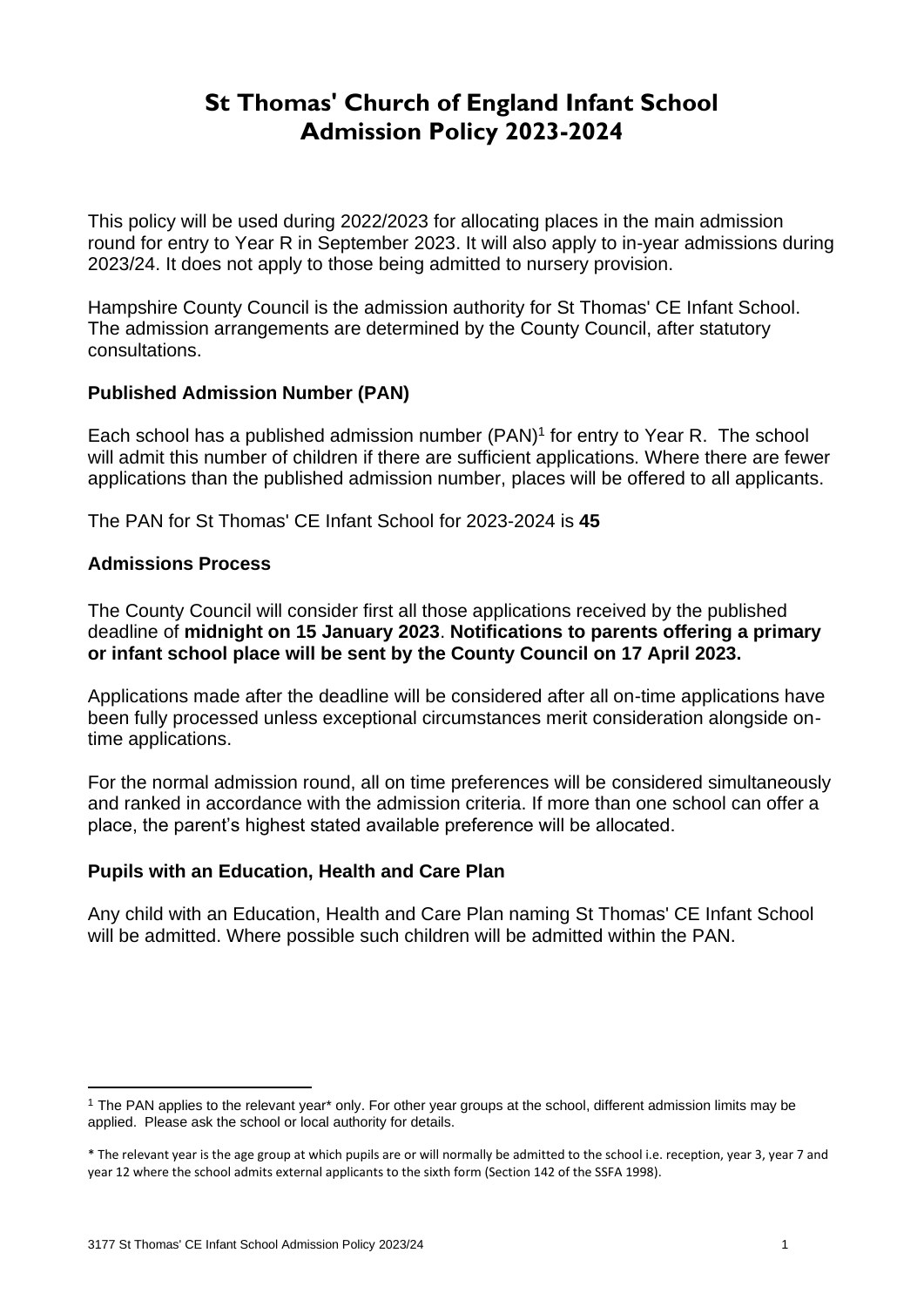# **Oversubscription criteria**

When the school is oversubscribed, after the admission of pupils with an Education, Health and Care plan naming the school, priority for admission will be given to children in the following order:

1. Looked after children or children who were previously looked after *(see definition i).* 

2. (For applications in the normal admission round only) Children or families with an exceptional medical and/or social need *(see definition ii)*. Supporting evidence from a professional is required such as a doctor and/or consultant for medical needs or a social worker, health visitor, housing officer, the police or probation officer for social needs. This evidence must confirm the child or family's medical or social need and why that need(s) makes it essential that the child attends St Thomas' CE Infant School rather than any other. If evidence is not submitted by the application deadline, the medical and/or social need cannot be considered.

3. Children of staff *(see definition iii)* who have, (1) been employed at St Thomas' CE Infant School for two or more years at the time at which the application for admission to the school is made, or (2) have been recruited to fill a vacant post for which there is a demonstrable skill shortage.

4. Children living **in** the catchment area *(see definition iv)* of St Thomas' CE Infant School who at the time of application have a sibling *(see definition v)* on the roll of St Thomas' CE Infant School or the linked junior school, Woolton Hill Junior School, who will still be on roll at the time of admission. [See 7 for additional children who may be considered under this criterion.]

5. Children living **in** the catchment area of St Thomas' CE Infant School with a parent who is an active member of the Church of England *(see definition vii)* and who requests admission on denominational grounds and provides relevant evidence.

6. Other children living **in** the catchment area of St Thomas' CE Infant School*.*

7. Children living **out** of the catchment area of St Thomas' CE Infant School who at the time of application have a sibling *(see definition v)* on the roll of St Thomas' CE Infant School or the linked junior school, Woolton Hill Junior School, who will still be on roll at the time of admission. [Where a sibling was allocated a place at St Thomas' CE Infant School or Woolton Hill Junior School in the normal admission round in a previous year because the child was displaced *(see definition vi)* from the catchment school for their address, the application will be considered under 4, above, subject to the siblings still living in the catchment area for the school from which they were displaced. In future normal admissions rounds a younger sibling will be considered to have been displaced where they were allocated a place at St Thomas' CE Infant School or Woolton Hill Junior School, under this criterion as a consequence of their elder sibling's displacement and are still living in the catchment area for the school from which they were displaced].

8. Children living **out** of the catchment area of St Thomas' CE Infant School with a parent who is an active member of the Church of England *(see definition vii)* and who requests admission on denominational grounds and provides relevant evidence.

#### 9. Other children.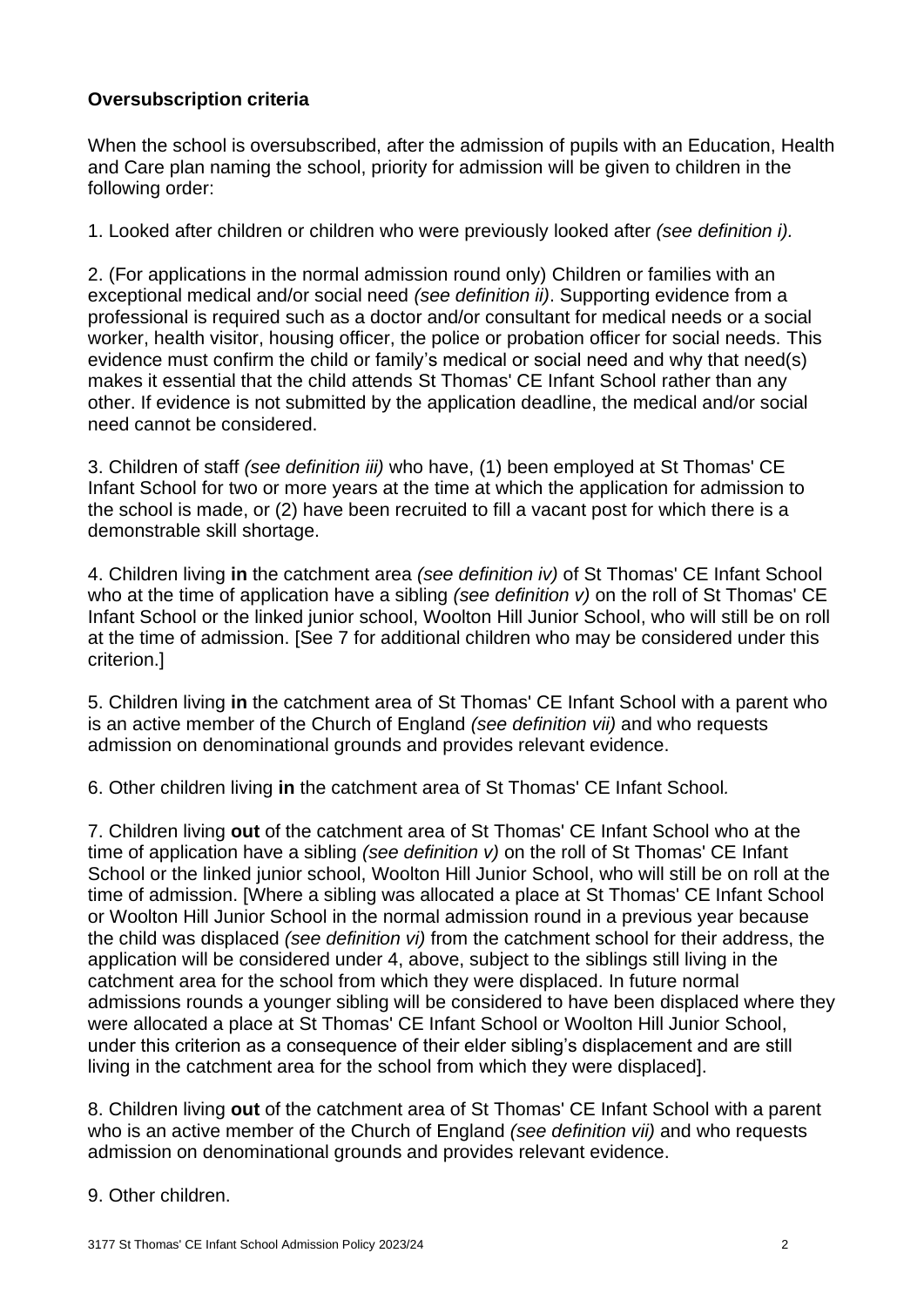#### *Definitions*

(i) Looked after children are defined as those who are (a) in the care of a local authority, or (b) being provided with accommodation by a local authority in the exercise of their social services functions (see the definition in section 22(1) of the Children Act 1989). Previously looked after children are those who were looked after but immediately after being looked after became subject to an adoption order, child arrangements order, or special guardianship order. An adoption order is an order under section 46 of the Adoption and Children Act 2002 or section 12 of the Adoption Act 1976. Child arrangements orders are defined in section 8 of the Children Act 1989, as amended by section 12 of the Children and Families Act 2014. Child arrangements orders replace residence orders and any residence order in force prior to 22 April 2014 is deemed to be a child arrangements order. Section 14A of the Children Act 1989 defines a 'special guardianship order' as an order appointing one or more individuals to be a child's special guardian (or special guardians). Previously looked after children also includes those who appear (to the admission authority) to have been in state care outside of England and ceased to be in state care as a result of being adopted. A child is regarded as having been in state care outside of England if they were in the care of or were accommodated by a public authority, a religious organisation, or any other provider of care whose sole or main purpose is to benefit society.

(ii) Applicants will only be considered under this criterion if on the application form (online or paper) they have ticked the appropriate box explicitly indicating that they wish for their application to be considered under medical / social need. 'Medical need' does not include mild medical conditions, such as asthma or allergies. 'Social need' does not include a parent's wish that a child attends the school because of a child's aptitude or ability or because their friends attend the school or because of routine childminding arrangements. Priority will be given to those children whose evidence establishes that they have a demonstrable and significant need to attend a particular school. Equally this priority will apply to children whose evidence establishes that a family member's physical or mental health or social needs mean that they have a demonstrable and significant need to attend a particular school. Evidence must confirm the circumstances of the case and must set out why the child should attend a particular school and why no other school could meet the child's needs. Providing evidence does not guarantee that a child will be given priority at a particular school and in each case a decision will be made based on the merits of the case and whether the evidence demonstrates that a placement should be made at one school above any other.

(iii) 'Staff' includes all those on the payroll of the St Thomas' CE Infant School who (specific to clause (1)) have been an employee continuously for two years at the time of application. 'Children of staff' refers to situations where the staff member is the natural parent, the legal guardian, or a resident step parent.

(iv) A map of the school's catchment area is available on the school's details page of the Hampshire County Council website [www.hants.gov.uk/educationandlearning/findaschool.](http://www.hants.gov.uk/educationandlearning/findaschool)

(v) 'Sibling' refers to brother or sister, half-brother or half-sister, adoptive brother or adoptive sister, foster brother or foster sister, stepbrother or stepsister living as one family unit at the same address. It will also be applied to situations where a full, half or adopted brother or sister are living at separate addresses. Criteria 4 and 7 include children who at the time of application have a sibling for whom the offer of a place at St Thomas' CE Infant School or the linked junior school, Woolton Hill Junior School, has been accepted, even if the sibling is not yet attending. It also includes, in the normal admissions round, children who have a sibling on roll in Year 2 at the St Thomas' CE Infant School at the time of application, who are successful in gaining a place at the linked junior school, Woolton Hill Junior School, on the national notification date.

(vi) 'Displaced' refers to a child who was refused a place at the catchment school in the normal admissions round having named it in the application and was not offered a higher named preference school. To identify the child's catchment school please use [https://maps.hants.gov.uk/SchoolCatchmentAreaFinder/.](https://maps.hants.gov.uk/SchoolCatchmentAreaFinder/) Note that some addresses are in catchment for more than one school and in this case, 'displaced' refers to a child who was refused a place at any of their catchment schools.

(vii) 'Active member of the Church of England' is defined as attending worship at a Church of England church at least twice a month for the previous two years before the date of application\*. Parents applying under criteria 5 or 8 must complete a Supplementary Information Form (SIF) which asks for declaration and verification of active membership. The SIF is available to download and print from the County website [\(www.hants.gov.uk/admissions\)](http://www.hants.gov.uk/admissions) or from the school on request. It cannot be completed online. The completed SIF must be returned to the school by the application deadline.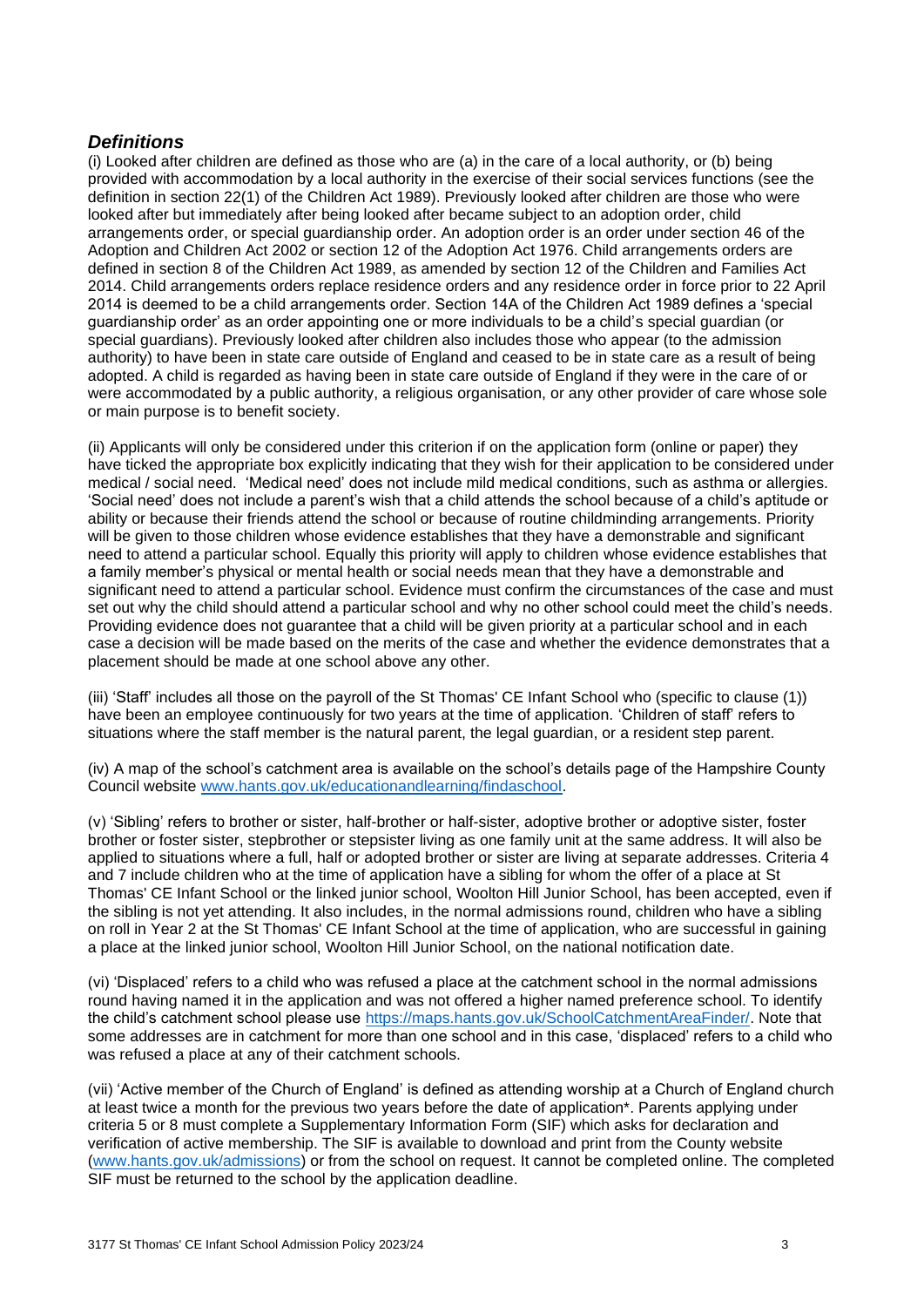\**In the event that during the period specified for attendance at worship, the church has been closed for public worship and has not provided alternative premises for that worship, the requirements of these [admissions] arrangements in relation to attendance, will only apply to the period when the church or alternative premises have been available for public worship.*

#### **Tie-breaker**

If the school is oversubscribed from within any of the above categories, straight line distance will be used to prioritise applications; applicants living nearer the school have priority. Distances will be measured from the Ordnance Survey home address point to the school address point using Hampshire County Council's Geographic Information Systems (GIS). Distances to multiple dwellings will give priority to the ground floor over the first floor and so on. On individual floors, distances will be measured to the stairs leading to the communal entrance. Where two or more applicants are equidistant, random allocation will be used to allocate the place. An explanation of the random allocation procedure is available on the County website.

# **Additional Information**

#### **Permanent Residence**

The child's permanent residence is where they live, normally including weekends and during school holidays as well as during the week and should be used for the application. The permanent address of children who spend part of their week with one parent and part with the other, at different addresses, will be the address at which they spend most of their time.

#### **Multiple births**

Where a twin or child from a multiple birth is offered the last place available within the PAN, any further twin or child of the same multiple birth will also be offered a place, if the parents so wish, even though this may raise the number in the year group above the school's PAN.

#### **Fair Access placements by the local authority**

Outside the normal admission round, it may sometimes be necessary for a pupil to be placed by the local authority, or a local placement panel acting on behalf of the authority, in a particular school even if there is a waiting list for admission. Such placements will be made in accordance with Hampshire County Council's Fair Access Protocol. The Protocol is based on legislation and government guidance.

#### **Waiting lists**

Waiting lists will be established for each year group where more applications are received than places available. For main round admissions to Year R, the waiting list will be maintained centrally by the local authority until 31 August 2023. At all other times, and for other year groups, waiting lists will be operated by schools on behalf of the local authority.

Any places that become available will be offered to the child at the top of the list on the day the place became available. The waiting list is ordered according to the criteria of the admission policy with no account being taken of the length of time on the waiting list or any priority order expressed as part of the main admission round. Fair Access admissions and school closure arrangements will take priority over the waiting list.

The waiting list will be reviewed and revised –

each time a child is added to, or removed from, the waiting list;